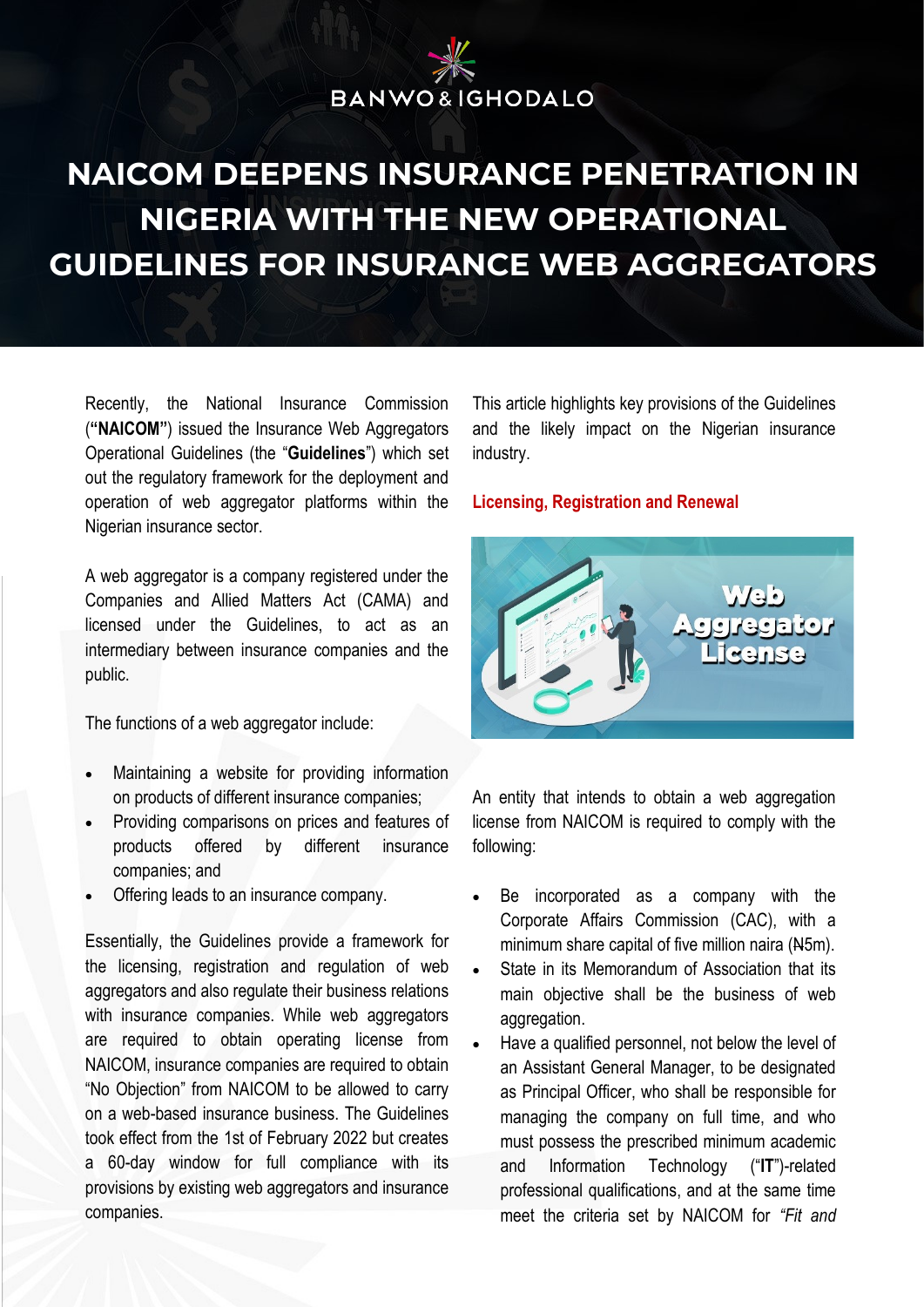### *Proper Persons"*.

- Have all its key employees possess relevant certification in Insurance and IT.
- Obtain approval from the Nigerian Communications Commission (NCC).
- Pay a non-refundable application fee of five hundred thousand naira (N500,000) and a licensing fee of two million five hundred thousand naira (N2,500,000), and also take a professional indemnity insurance cover of not less than twenty million naira (N20 million); in addition to meeting the prescribed documentary requirements.
- Provide details of its technology infrastructures (including Information Technology), proof of domain name registration, a 5-year business plan including financial projections, and risk management framework. There will be a physical verification of the entity's head office address and technology infrastructures, before the licence is granted.
- Execute Service Level Agreements (SLAs) with named insurance companies/brokers.

A license granted to a web aggregator shall only be valid for two (2) years, subject to suspension or cancellation by NAICOM. A web aggregation licence shall be renewable each year, subject to NAICOM's prerogative and upon payment of an annual renewal fee of one million naira (N1m). However, application for renewal is required to be submitted at least 45 days before expiration of the license.

Likewise, an insurance company interested in offering its products on a web aggregator's platform and thereby seeking to obtain "No Objection" from NAICOM, is required to apply to NAICOM in the



prescribed manner, with the following documents attached:

- SLA signed with the Web Aggregator it intends to partner with;
- A copy of the appointment letter it issued to the partnering Web Aggregator;
- Board approvals or resolutions in support of the partnership; and
- A copy of its risk management framework on web aggregator operations.

### **Operational Standards and Business Obligations**

The Guidelines prescribe the mode of operations of web aggregators and insurance companies, and also establish code of conduct for them in relation to their respective web aggregator platforms. By the same token, business obligations of web aggregators and insurance companies, as well as restrictions applicable to operations of insurance companies in relation to their respective web aggregator platforms, are explicitly stated in the Guidelines which include the following:

• A web aggregator is required to enter into an SLA with an insurer or a broker intended to partner with, prior to the provision of web aggregation services. The Guidelines prescribe the standard clauses that must be included in an SLA.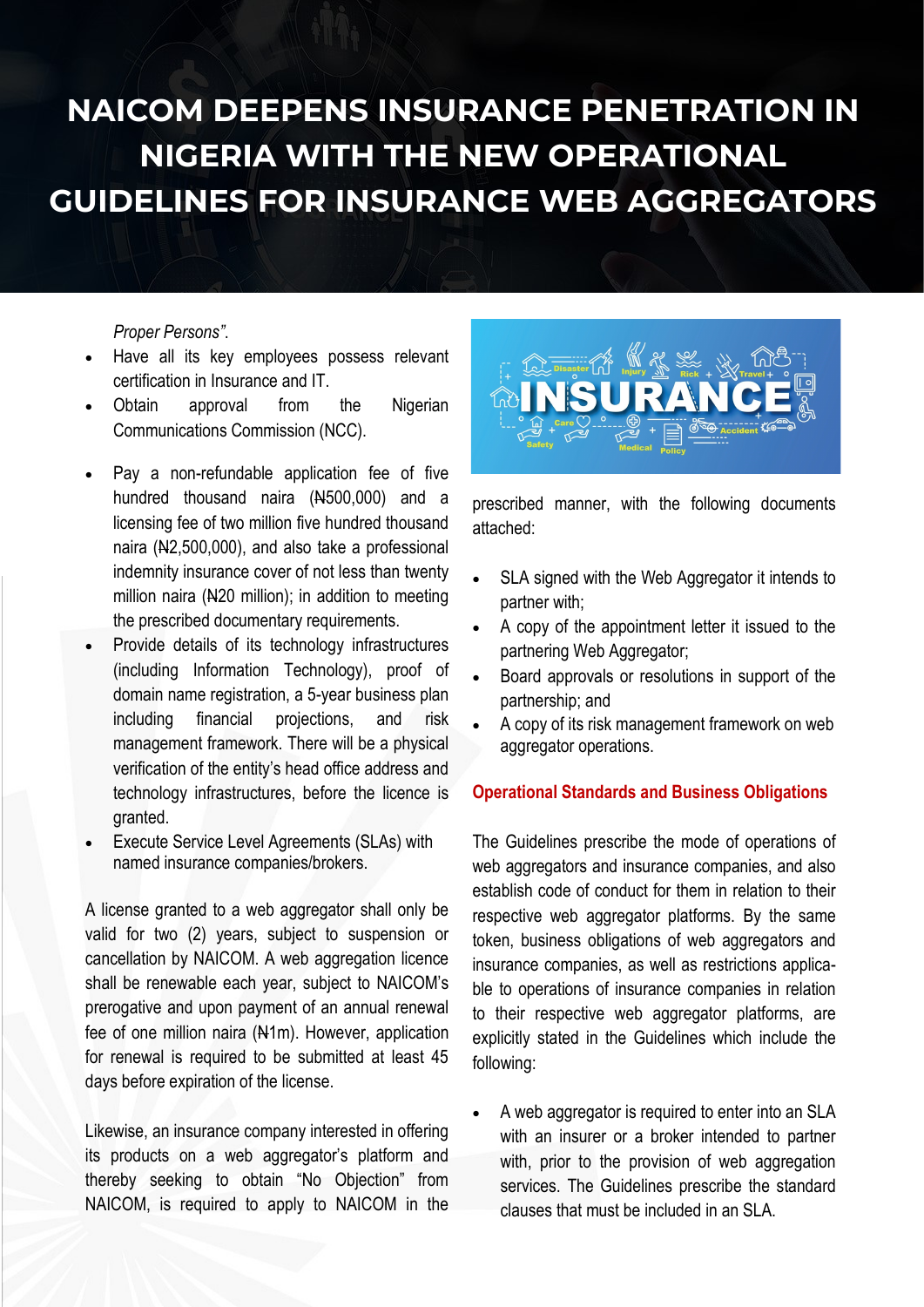

- To prevent web aggregators from engaging in anticompetitive practices, the Guidelines prescribe transparency in the transmission of leads to an insurer. Thus, a web aggregator is required to use Lead Management System ("**LMS**") in transmitting the data of a customer to insurers. LMS is defined in the Guidelines as the software deployed by a web aggregator for recording, filtering, validating, grading, distribution, follow-up, and closure of leads from the enquiries received on its website with an intention to buy insurance products.
- To ensure data security and protection, a web aggregator must comply with IT security procedures and prevent unauthorised access and misuse of customer data, in the transmission of leads to an insurer.
- A web aggregator is required to act in good faith and ensure adequate due diligence, as well as disclose the relationship between the client, web aggregator and insurer at all times.
- A web aggregator is required to develop website portal or search utility to enable a client gain several quotes via an electronic e-quote form. It shall also enter into agreements with several insurance companies to provide a comparative quote to potential clients, based on pre-determined list of specified needs as disclosed by the potential clients.
- A web aggregator is prohibited from advertising on its website. It is also not allowed to display information on products and services of other financial institutions or fast-moving consumer goods (FMCGs) companies. In like manner, it is disallowed from operating multiple websites for lead generation or operating other websites belonging to other entities for the purpose of insurance product comparison.
- A web aggregator is required to ensure adequate back up of data as may be required by its operation, as well as have well documented and tested business continuity plans.
- A web aggregator is under obligation to put in place IT security and data privacy policy, duly approved by its board and, in compliance with all relevant laws and regulations.
- A web aggregator shall, along with all its employees, comply with the provisions of the Insurance Act 2003 and all regulations made under/pursuant to the Act. By the same token, they shall comply with all other regulations issued by NAICOM from time to time.
- An insurance company shall not engage any person or entity who owns or maintains a website not licensed by the NAICOM under the Guidelines.
- An insurance company shall neither make any form of advance payment to a web aggregator nor pay any remuneration after termination of agreement with a web aggregator.
- An insurance company is required to obtain and maintain records of leads or data obtained through the LMS from each web aggregator, as well as details of the policies sold out of the leads or data obtained including information on premium payments.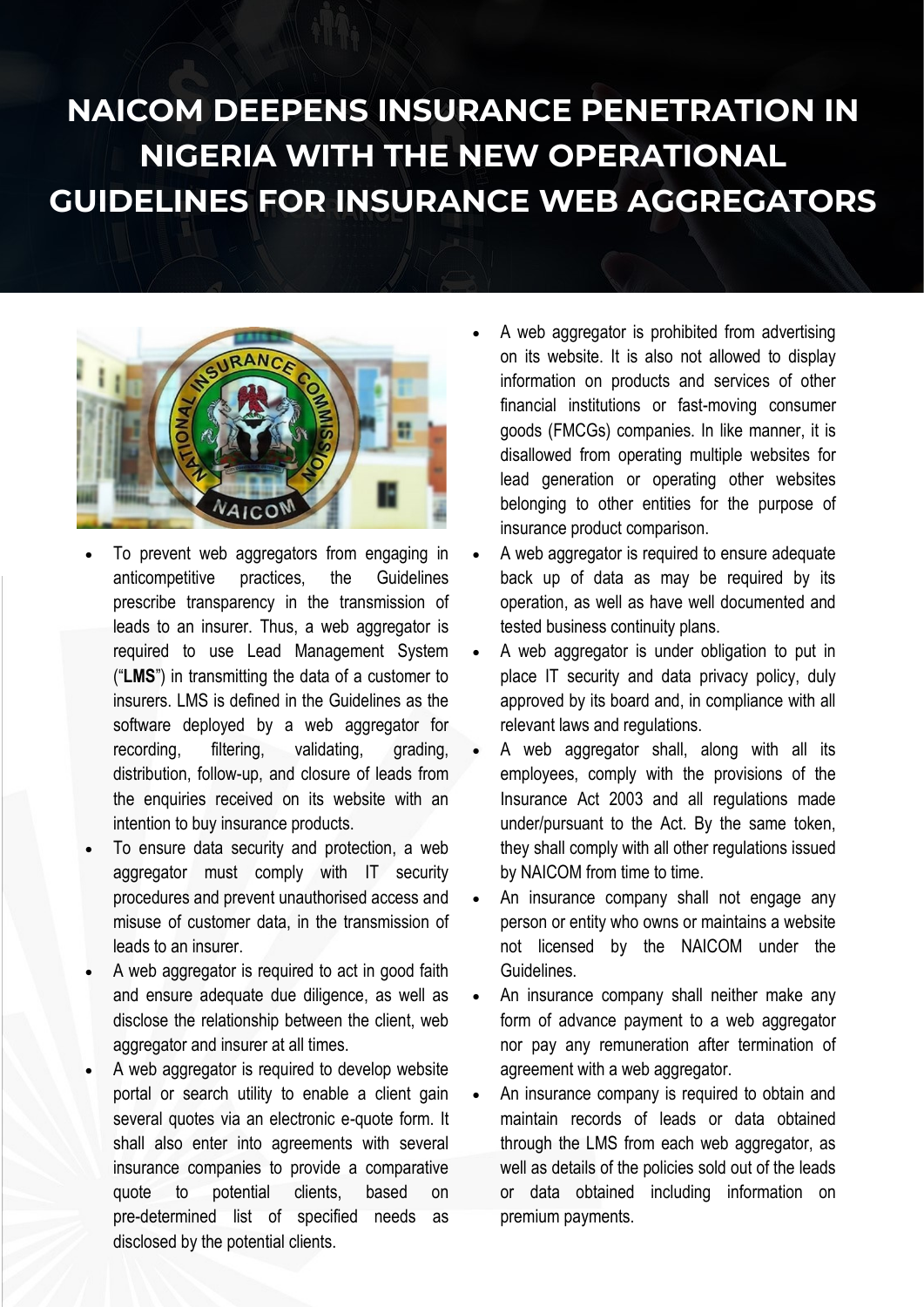### **Financial Reporting & Disclosure Obligations and Prudential Records**



The Guidelines prescribe certain reporting and disclosure obligations on web aggregators. In particular, a web aggregator is required to:

- prepare, and submit to NAICOM, annual reports including: (i) Balance Sheet or Statement of Affairs at the end of each accounting year; (ii) Profit and Loss Account; (iii) Statement of Cash/ Fund Flow; and (iv) any additional statements on web aggregator's business which NAICOM may require. Accounting year, for the purpose of the Guidelines, shall be a period of 12 months beginning from January 1<sup>st</sup> and ending on December 31st. All accounts to be prepared shall be in compliance with the International Financial Reporting Standards (IFRS).
- disclose to NAICOM any material change in its composition within thirty (30) days of such change. It shall also seek NAICOM's prior approval to effect any change affecting its Principal Officer, Directors, Registered Name, etc. In like manner, it shall also submit to

NAICOM information regarding list of qualified persons, outstanding claims arising from Professional Indemnity Policy, and acquisition of properties. Also, from time to time, a web aggregator shall disclose to NAICOM any information that may be required in line with the provisions of relevant extant legislation.

maintain at its Head Office or any other designated branch office, records of its business operations. Also, a web aggregator is under obligation to keep and retain for a period of not less than ten (10) years, all electronic records, books and documents, statements, contracts notes and the likes, maintained by it under the Guidelines.

### **Sanctions & Remedies and Dispute Resolution**

- NAICOM has powers under the Guidelines to inspect the premises and operations of a web aggregator to determine compliance with the provisions of the Guidelines or any extant relevant laws and regulations. Where any act of non-compliance is determined, NAICOM is empowered to take any intervention measures or remedies or steps prescribed in the Insurance Act<sup>1</sup>. The applicable penalties range from administrative sanctions to withdrawal/ cancellation of license and/or prosecution, depending on the nature or gravity of the infractions as well as the stipulations in the Insurance Act and the NAICOM Act<sup>2</sup>.
- The Guidelines provide for an appropriate complaints redress mechanism, to be jointly put

<sup>1.</sup> Insurance Act No. 1 of 2003 (Cap. I17, Laws of the Federation of Nigeria, 2004)

<sup>2</sup> . National Insurance Commission Act No. 1 of 1997 (Cap N53, Laws of the Federation of Nigeria 2004)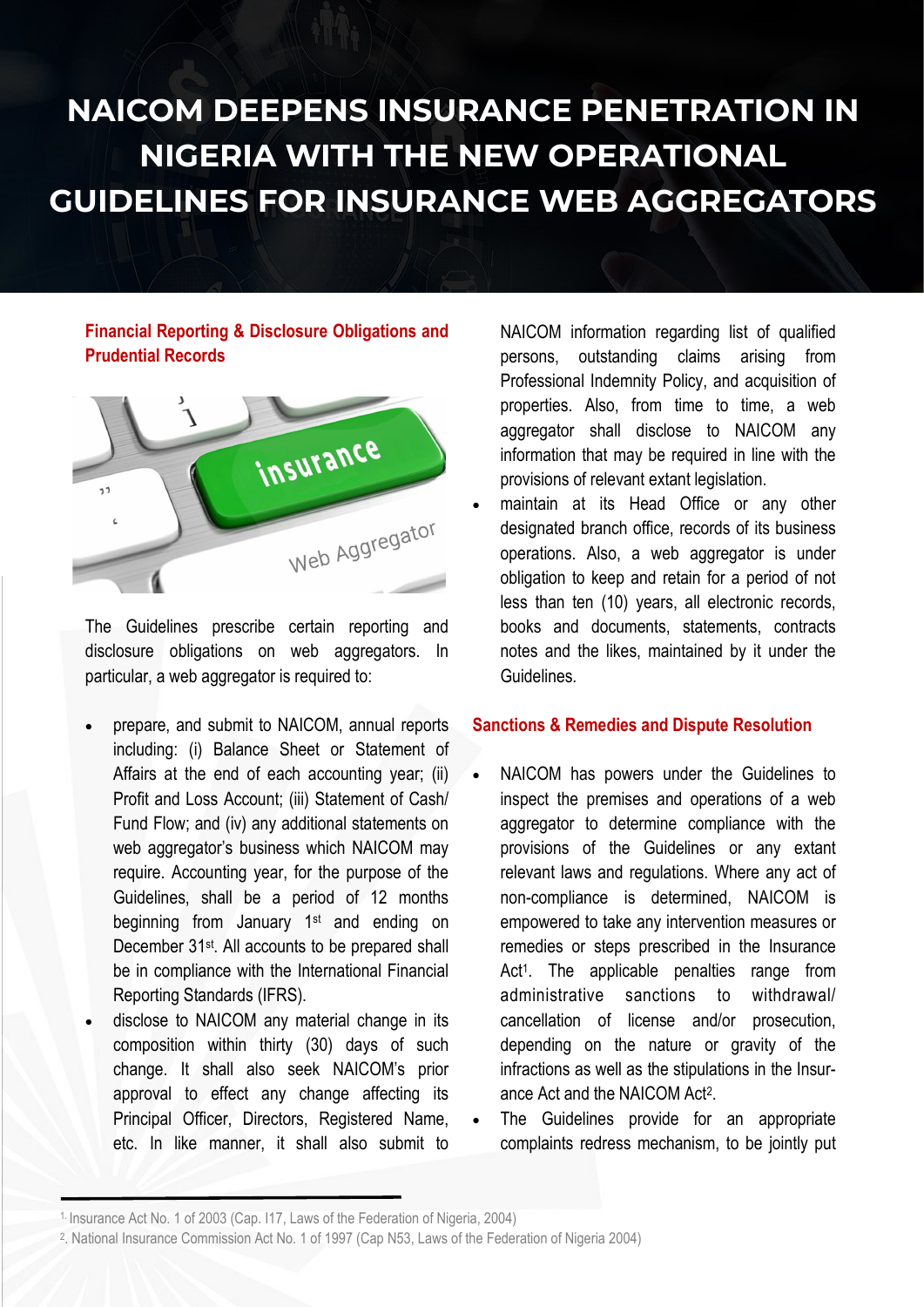in place by a web aggregator and the partner insurance company. This is to ensure that complaints from clients/customers are promptly and appropriately addressed. For disputes arising between a web aggregator and the partner insurance company, the Guidelines state that the provisions of the SLA with respect to Arbitration Clause shall be exhausted, before such disputes are referred to NAICOM. A person who is affected in any dispute arising out of insurance transactions has the right to refer the matter to NAICOM.

#### **Commentary**

As the regulatory authority for the insurance industry, NAICOM is empowered pursuant to the Insurance Act and NAICOM Act, to issue regulations governing insurance business in Nigeria.

The Guidelines seem to have regard to current market trends and industry outlook for the insurance sector. According to analyses and projections by Augusto & Co. (a research, credit ratings and credit risk management agency) in its 2022 Insurance Industry Report<sup>3</sup>, insurance penetration rate stands at less than one percent (1%) in Nigeria. The industry's gross premium income (GPI) has also continued to stagnate at #520.1 billion (US \$1.4 billion) when compared to previous years. Figures released by the National Bureau of Statistics (NBS), showed that the financial sector (consisting of financial institutions sub -sector and insurance sub-sector) contributed 3.10% to the overall nominal gross domestic product (GDP) as at Q4 2021. Insurance sub-sector's share of the



contribution stood at 7.82% compared to financial institutions sub-sector's share of 92.18%.

However, the industry is reported to have shown signs of resilience and potential for growth, following restrictions in product distribution encountered during the COVID-19 induced lockdowns of 2020 (and some part of 2021) and the huge claims it has had to pay following the destruction of properties that trailed the ENDSARS protests in 2020. One unique development during these crises was the increase in the use of online channels to market and sell insurance products resulting in an upscale in consumers' and insurance companies' online presence. Before now, the insurance industry has leveraged the more structured data in the banking industry (through the adoption of bancassurance) and the strategic alliance with Fintechs (through InsureTech) to improve sales and grow premium ncome. With web aggregation encouraging more people to search and stay online, insurance companies can easily adopt online target-marketing campaigns to re-orientate the insurable public about the need to embrace insurance products.

<sup>3.</sup> Augusto & Co: 2022 Insurance Industry Report - https://www.agustoresearch.com/report/2022-insurance-industry-report/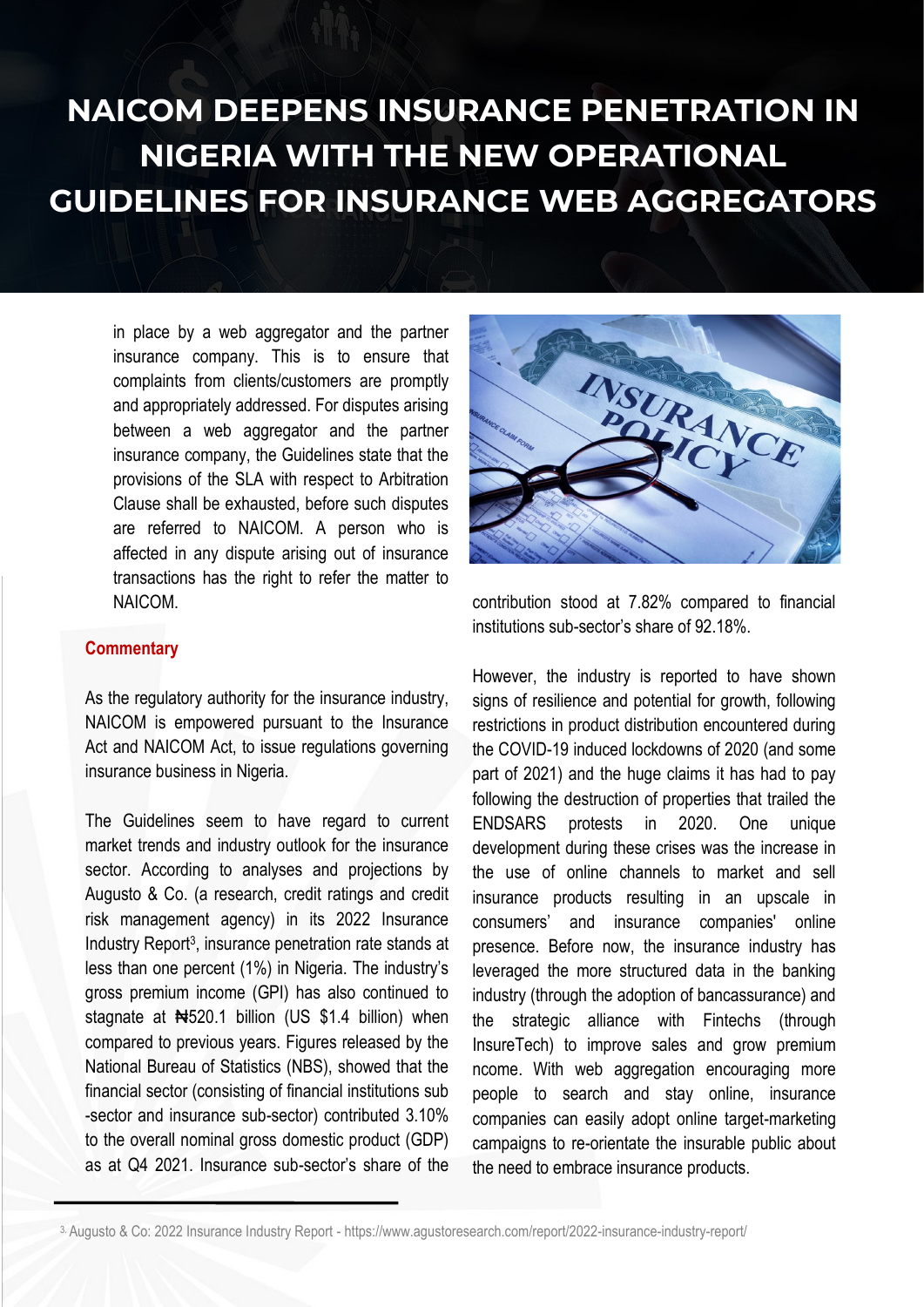With the coming into operation of the Guidelines, online marketing and sale of insurance products, increased insurance awareness in the market, and a deeper insurance penetration among the public, are expected in the near future. Also, the regulatory framework within which web aggregators can operate in providing information to potential insurance consumers and giving leads to insurers, has now been made crystal clear. We note that among other issues, consumer protection and the prohibition of anticompetitive practices (two principal issues to be considered in the insurance industry) have also been clearly outlined in the Guidelines. It is also noteworthy that the Guidelines have broadened the compliance obligations of web aggregators and insurance companies due to certain returns now required to be made to NAICOM

The Guidelines categorically state that, the duty to seek information on understanding and complying with its provisions, rests on the participating web aggregators and insurers. As the 60-day timeline for complying with the Guidelines expires in the first week of April, companies operating in the Nigerian insurance sector need to seek appropriate advice on confirming their additional obligations under the Guidelines.

The Grey Matter Concept is an initiative of the law firm, Banwo & Ighodalo.

DISCLAIMER: This article is only intended to provide general information on the subject matter and does not by itself create a client/attorney relationship between readers and our Law Firm or serve as legal advice. We are available to provide specialist legal advice on the readers' specific circumstances when they arise.